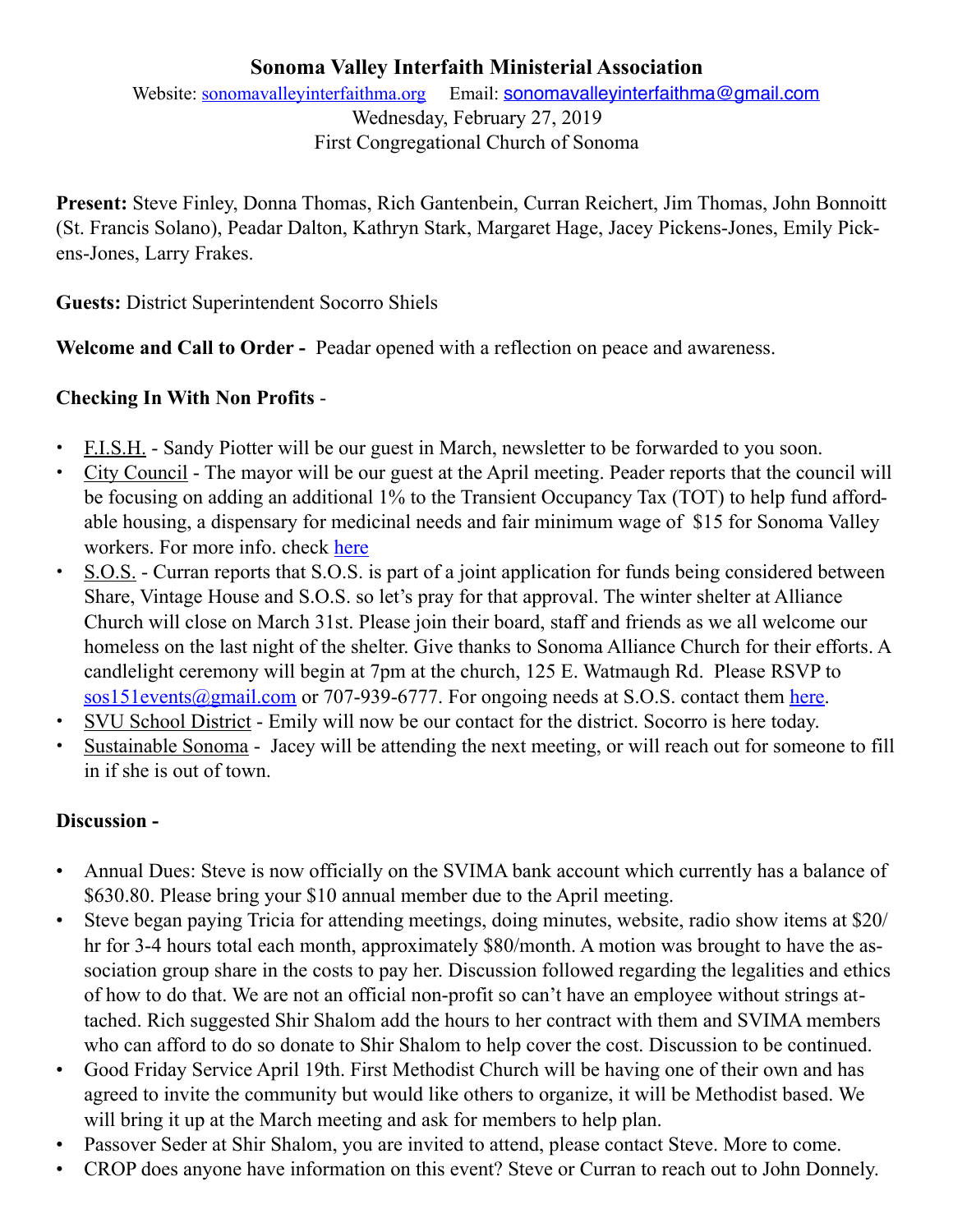- Sunday, April 28th is Hospice's Service of Remembrance hosted by Congregation Shir Shalom in their sanctuary from 4-6pm. Please consider attending. Kathryn will bring flyers to March meeting.
- Jacey and Emily discussed the current issue happening with the United Methodist Church, one of the few global churches left. The top policymaking body of the church recently voted to reinforce the traditional plan and it's ban on same-sex marriage and LGBT clergy stating it is incompatible with Christian teaching. This is a very difficult and distressing time for Jacey and Emily who are entering into an unknown outcome for them and their church. All, clergy and your communities, are encouraged, if you feel moved, to attend their services this Sunday in support of them. If you have any questions please feel free to reach out to them.
- Jim thanks everyone who has sent thoughts and prayers and has supported him while he is receiving ongoing medical treatments. He is doing well.

#### **Guest - Socorro Shiels**

-Six months into her position Socorro has been listening to the community and is grateful to be involved with our group. She notes there is much division in the community where we live, work and go to school. She is focusing on building relationships within the community to close this division. She and the district are working with the Health Center to coordinate a Spring Fling where families, community resource groups and PTOs can come together to benefit the community as a whole, including games and information/support access. We might consider being involved or attending.

-The district will begin addressing resource distribution. Conversations need to had about where and how to distribute money. There is an inequality in fundraising and some school communities have the ability and resources to raise more than other schools. She encourages us to have the conversations with our congregations about inclusivity and the current inequalities within our valley. Rich agrees that discussing the inequities and racism in this valley is a difficult topic to approach and the economic implications for a strategic plan will be important.

-Curran offered Socorro our association as a discussion group in any way that we can help. Curran also suggested we choose one weekend where we all discuss with our congregations this topic, knowing that community wide we will be delivering the same messages.

-Curran asked how the district is handling gun violence topic. Socorro says the priority is to focus on more mental health support for students and families which often leads to these issues. The question of where to send a family in need for mental support or resources is one that can't be answered well at the moment. They are working on how to get more training for teachers and other staff who work with kids and their families. She and the district have a great relationship with the chief of police.

-Peadar asked how the current relationship is between administrators and staff. Socorro says they are all emotionally taxed but all want to move forward for the sake of the kids. The current tension point is the teacher salary negotiations. Socorro says the only way for schools to get major funding increases is through bond measures which will most likely be proposed in the next 2-3 years but before doing so the district needs to show the community some progress with it's current state.

-Socorro indicated they are working on bringing PTOs from each school together once a year to share ideas and compare data. They are also figuring out how to work better or more efficiently with the Education Foundation. Jim indicated that he is on the board at Woodland Star and most of their support comes from alumni donations.

-Please let Socorro know of any events you think would be beneficial for her to attend or be aware of within your communities and congregations.